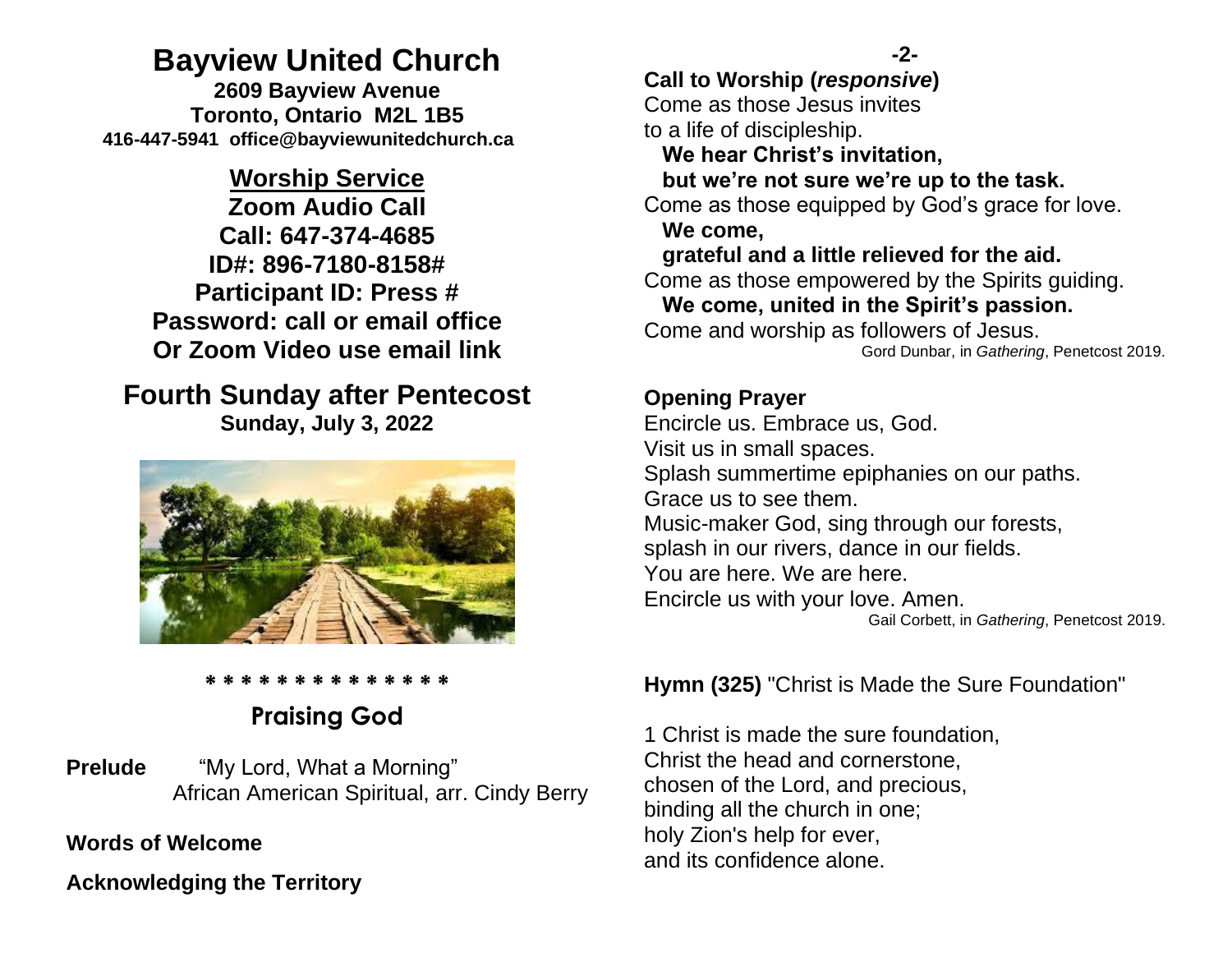2 To this temple where we call you, come, O Lord of Hosts, today; with your faithful loving-kindness hear your servants as they pray, and your fullest benediction shed within its walls alway.

3 Here bestow on all your servants what they ask of you to gain; what they gain from you for ever with the blessèd to retain, and hereafter in your glory evermore with you to reign.

4 Laud and honour to the Father, laud and honour to the Son, laud and honour to the Spirit, ever three and ever one, one in mighty, and one in glory, while unending ages run.

**Prayer for Grace (***together***) On our journey of faith, O God, we often act out of fear, rather than stepping forward in faith. When we fail to act because we're afraid of ridicule or failure, or we fear the journey will be too hard, forgive us. Give us courage and strength; assure us that we never journey alone. Call us once again to live and love in your way. Amen.**

**Assurance of Grace**

## **Listening for God's Word**

**Hebrew Lesson** 2 Kings 5: 1-14 (The Healing of Naman)

**Gospel Lesson** Luke 10:1-11; 16-20 (The Mission of the Seventy)



**Solo** "O God Beyond All Praising" Michael Perry & Gustav Theodor Holst L. Lazar, Soprano

| <b>Sermon</b> | "Ordinary People" | Rev. L. Kiff |
|---------------|-------------------|--------------|
|---------------|-------------------|--------------|

**Hymn (595)** "The Servant Song" (We are Pilgrims)

(vs. 1, 2, 3, 6)

1 We are pilgrims on a journey Fellow travelers on the road We are here to help each other Walk the mile and bear the load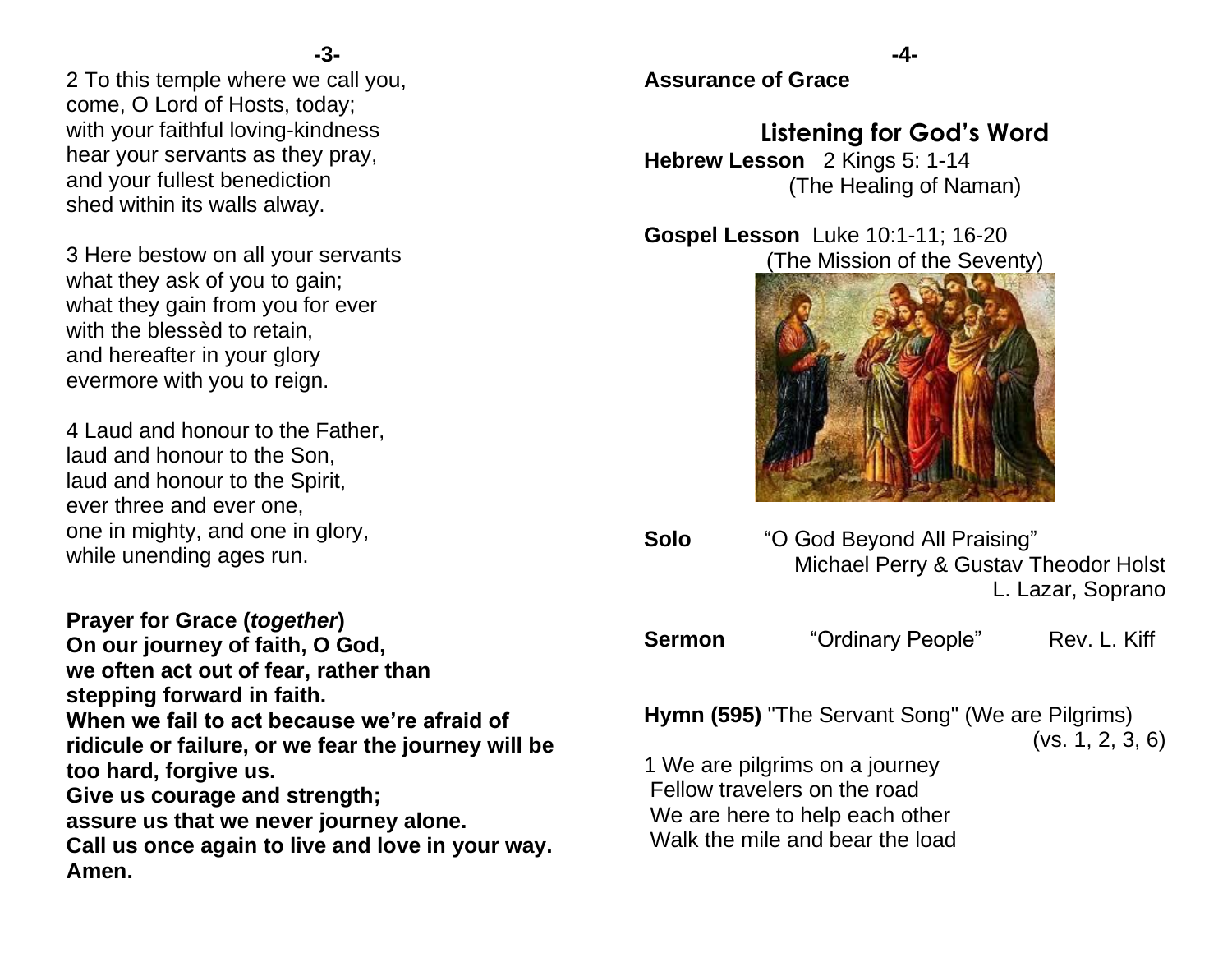2 Sister, let me be your servant. Let me be as Christ to you. Pray that I might have the grace To let you be my servant, too.

3 I will hold the Christ-light for you In the night time of your fear. I will hold my hand out to you; Speak the peace you long to hear.

6 Brother, let me be your servant. Let me be as Christ to you. Pray that I might have the grace To let you be my servant, too.

### **Responding to God**

### **Prayers of the People**

**The Lord's Prayer (together) Our Father, Who art in heaven, Hallowed be Thy name, Thy kingdom come, Thy will be done, On earth as it is in heaven. Give us this day, our daily bread; And forgive us our trespasses, As we forgive those who trespass against us. And lead us not into temptation, But deliver us from evil. For Thine is the kingdom, and the power, and the glory. For ever and ever. Amen.**

### **-6- Hymn (420)** "Go to the World"

1 Go to the world! Go into all the earth. Go preach the cross where Christ renews life's worth, Baptizing as the sign of our rebirth. Hallelujah! Hallelujah!

2 Go to the world! Go into every place. Go live the Word of God's redeeming grace; Go seek God's presence in each time and space. Hallelujah! Hallelujah!

3 Go to the world! Go struggle, bless, and pray; The nights of tears give way to joyful day. As servant Church, you follow Christ's own way. Hallelujah! Hallelujah!

4 Go to the World! Go as the ones I send, For I am with you till the age shall end, When all the hosts of glory cry, "Amen." Hallelujah! Hallelujah!

**Commissioning and Benediction (***responsive***)** Take nothing for the journey, but go on the journey anyway.  **We will go on journeys of service, love and peace.**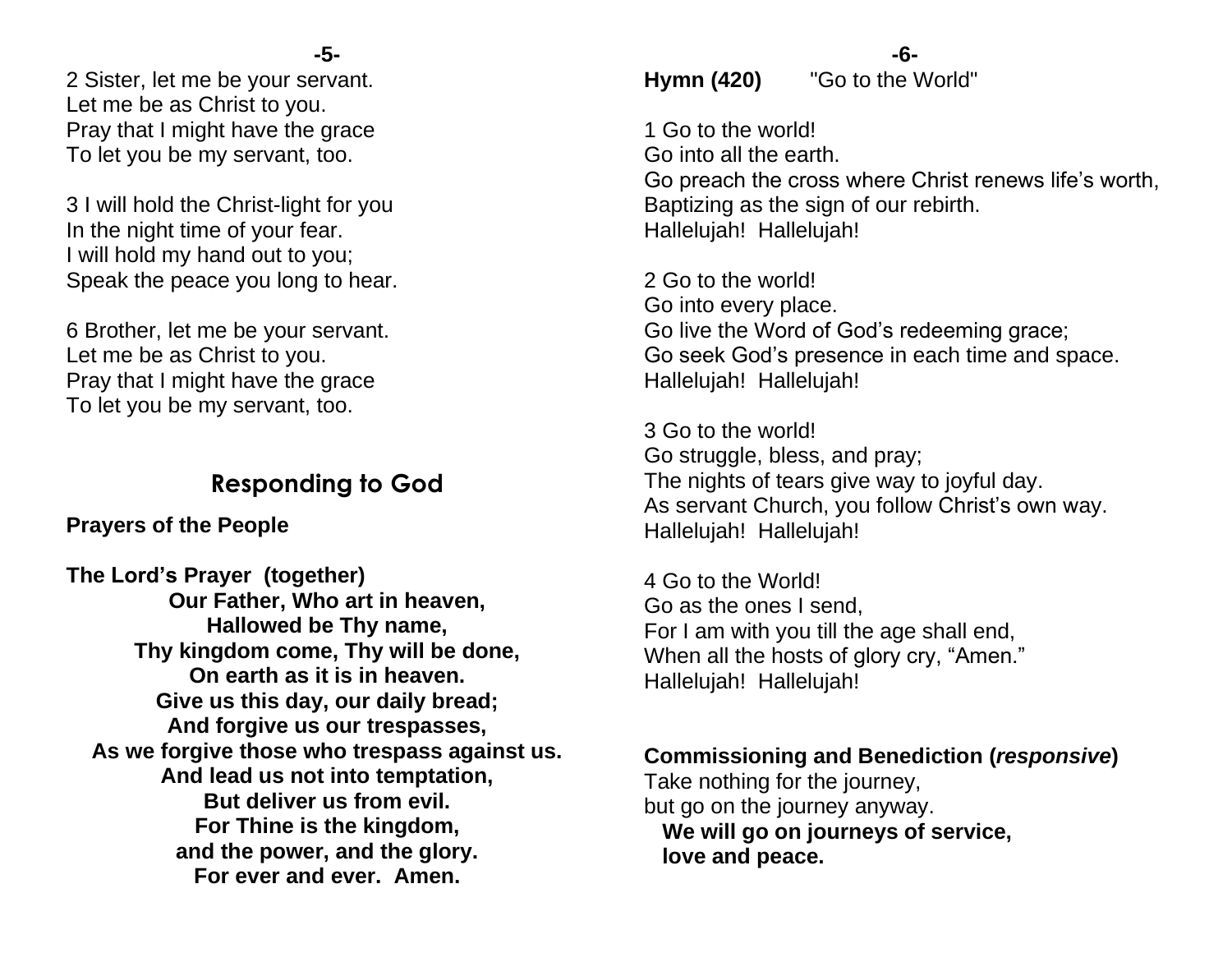### **Choral Blessing (424)**

1 May the God of hope go with us every day, filling all our lives with love and joy and peace. May the God of justice speed us on our way, bringing light and hope to every land and race.

**Praying, let us work for peace, singing, share our joy with all, working for a world that's new, faithful when we hear Christ's call.**

**Postlude** "Amazing Grace" John Newton, arr. Jack Schrader

**Thank you** for joining our worship service today.

 **\* \* \* \* \* \* \* \* \* \* \* \* \* \* \* \* \* \* \* \* \*** 

**Many thanks** to our guest minister, Rev. L. Kiff, for leading our worship service today. Rev. Kiff was ordained in May 2022 and recently joined Westway United Church as Congregational Minister. A second career minister, she previously worked as a clinical dietitian, but sensing a gentle nudge' toward ordained ministry, returned to Emmanuel College to complete a Master of Divinity. In the early months of the pandemic, Rev. Kiff retired from dietetics, and travelled to northeastern Ontario to complete her internship as Congregational Minister with Powassan and Chisholm United Churches. A resident of Toronto, she enjoys attending concerts, theatre, and galleries, as well as hiking, biking, and playing tennis. Deeply spiritual, Rev. Kiff hopes to guide and support others in connecting with, and deepening, their relationship with our Creator.

**Thank you to** R. Bloor and J. Brooker for coordinating our Zoom audio and video service. Thank you to K. Quinton, L. Lazar, and P. Tibbles Cookson for inspiring us with their music.

#### **July Services:**

July 3<sup>rd</sup> - L. Kiff and K. Quinton July 10<sup>th</sup> - D. Kai and K. Quinton July17<sup>th</sup> - K. Chandler and K. Quinton July 24<sup>th</sup> - D. Kai and K. Quinton July 31<sup>st</sup> - K. Chandler and K. Quinton

### **While BUC is closed in August, you are welcome to join Cummer Avenue United Church at 9 am for their services.**

### **Here is how to connect:**

For those joining with a computer: [https://zoom.us/j/982545525?pwd=aktwaVRkTVI3NXI](https://zoom.us/j/982545525?pwd=aktwaVRkTVI3NXIwanh6WWhrdmthUT09) [wanh6WWhrdmthUT09](https://zoom.us/j/982545525?pwd=aktwaVRkTVI3NXIwanh6WWhrdmthUT09)

For telephone: Dial: (647) 374-4685 Enter Meeting id: 982 545 525 # Enter Participant id: # Password: contact the church office

For more information call Cummer Avenue United Church at 416-222-5417.